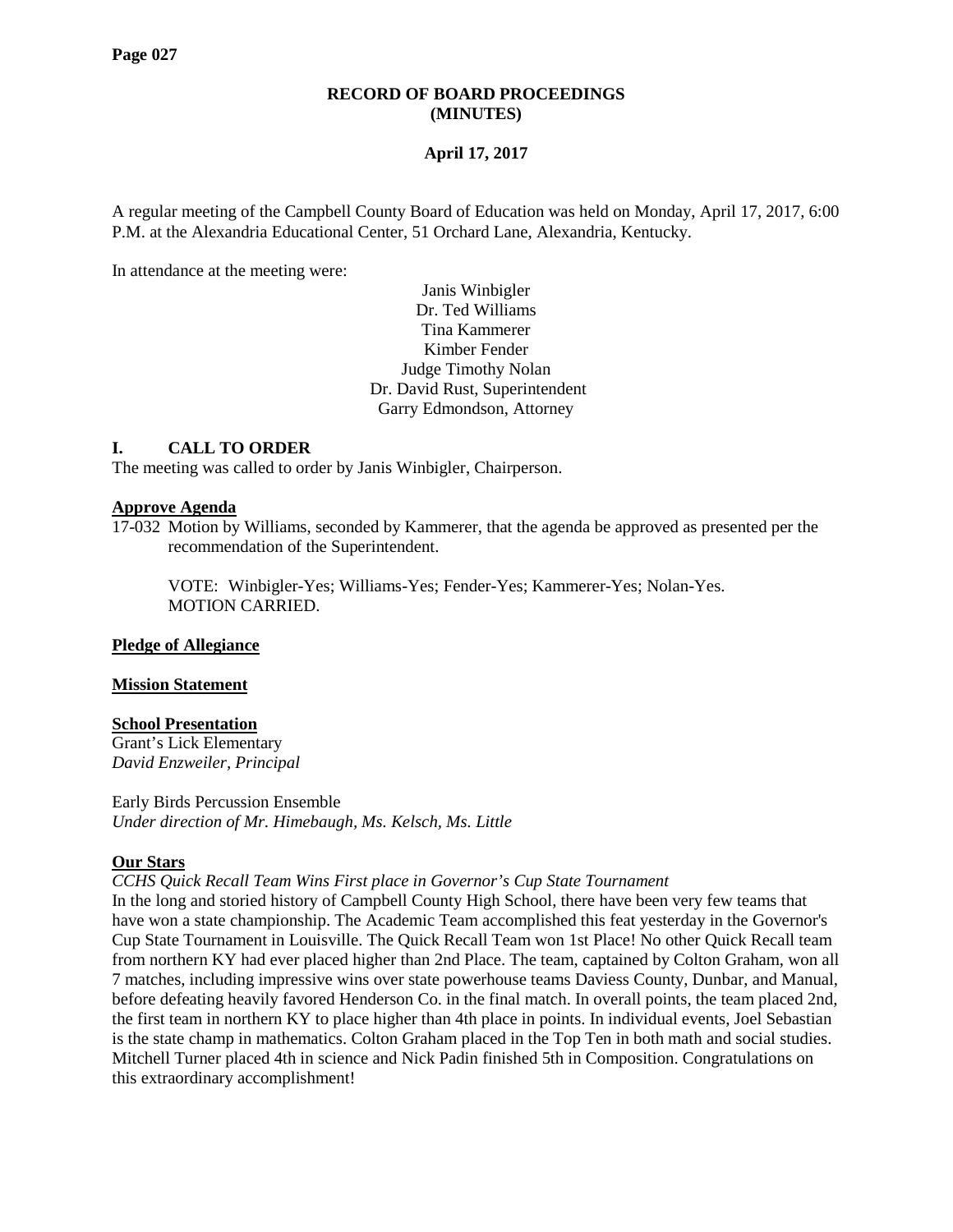| <b>CCHS ACADEMIC TEAM</b> |            |  |  |
|---------------------------|------------|--|--|
| Nathan                    | Asbury     |  |  |
| Abigail                   | Davis      |  |  |
| Sydney                    | Fillhardt  |  |  |
| Jaclyn                    | Fischesser |  |  |
| Colton                    | Graham     |  |  |
| Carly                     | Karrick    |  |  |
| Zachary                   | Kuebbing   |  |  |
| James                     | Lemberg    |  |  |
| Nicholas                  | Padin      |  |  |
| Nolan                     | Padin      |  |  |
| John Thomas               | Reagor     |  |  |
| Joel                      | Sebastian  |  |  |
| Mitchell                  | Turner     |  |  |
| Katelynn                  | Quinn      |  |  |
| Nicholas                  | Yungbluth  |  |  |

#### *Campbell Ridge Students Place in Science and Engineering Fair at NKU*

Congratulations to the following Campbell Ridge students who placed in the Science and Engineering Fair of Northern Kentucky at Northern Kentucky University:

#### Cole Johnson

1st place in his category of Environmental Science 1st place from the NKU Department of Biological Sciences

# Sara Nie

1st place in her category of Medicine and Health 2nd place from the NKU Department of Biological Sciences

Jenna Lillie 1st place in her category of Chemistry NKU Department of Chemistry's Award

Josie Cooper 1st place in her category of Behavioral and Social Sciences NKU Department of Psychological Sciences Award U.S. Air Force Award

*[Reiley Elementary Students Place in NKU Regional Science Fair](http://www.campbellcountyschools.org/News/54518)* Congratulations to the following Reiley students who placed in the NKU Regional Science fair: Tristan Copes placed 1<sup>st</sup> - Plant Sciences Xander Beaupre placed 2nd - Chemistry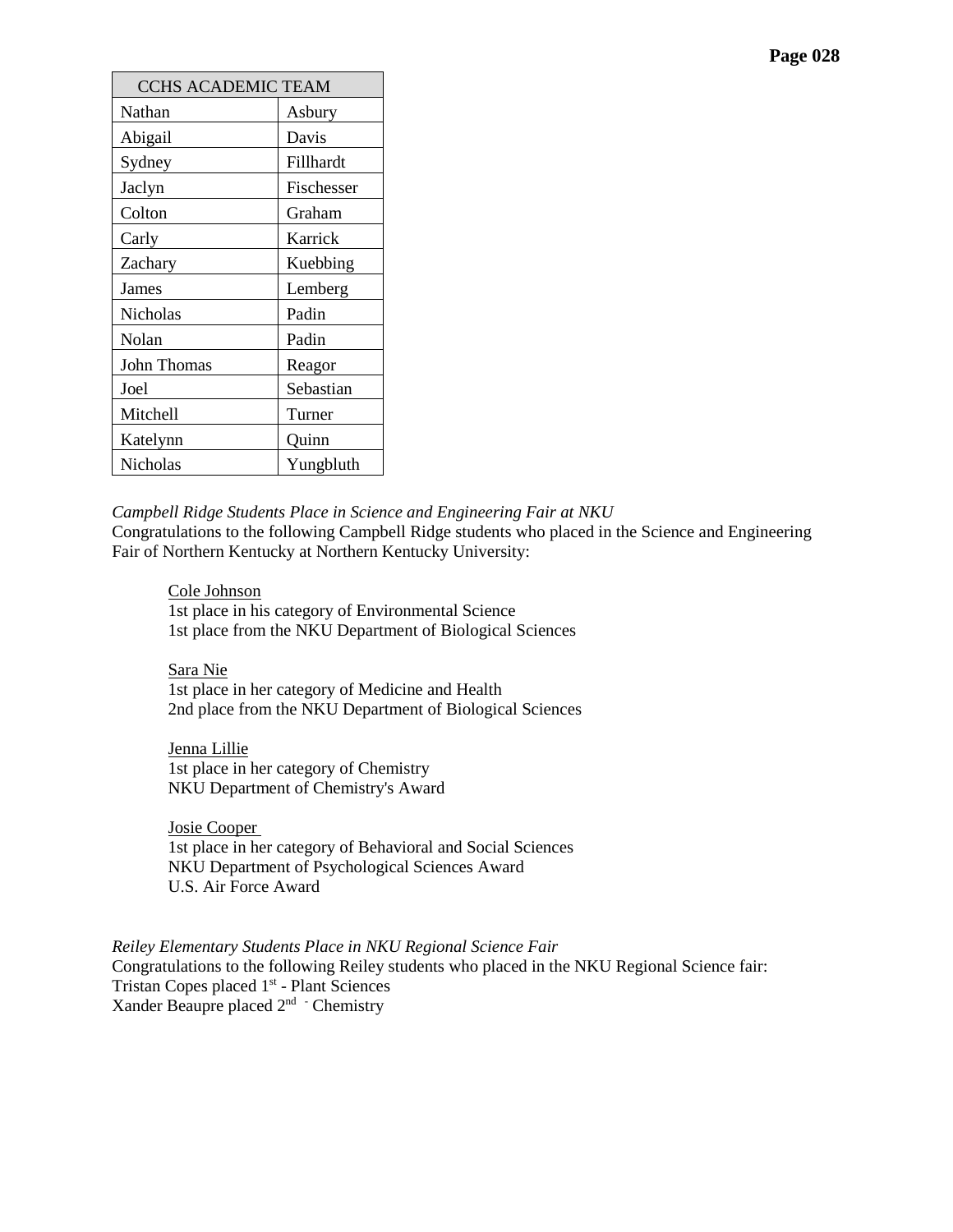# *[FBLA Regional Winners](http://www.campbellcountyschools.org/News/54522)*

Congratulations to the following FBLA Regional winners who placed at the Region 4 Leadership Conference at Northern Kentucky University on March 8th.

| Student(s)                         | <b>Place</b>    | <b>Event</b>                          |
|------------------------------------|-----------------|---------------------------------------|
| Nick Padin, Derek Ramsey, &        |                 |                                       |
| <b>Kevin Turner</b>                | 1 <sup>st</sup> | 3-D Animation                         |
| Nolan Padin                        | 1 <sup>st</sup> | <b>Business Calculations</b>          |
| <b>Tyler Laymon</b>                | 2 <sub>nd</sub> | <b>Computer Applications</b>          |
| <b>Brandon Hart</b>                | 2 <sub>nd</sub> |                                       |
|                                    | 1 <sup>st</sup> | Digital Video Production Help Desk    |
| Emma Kavalauskas & Daniel Pruitt   | 1 <sup>st</sup> | <b>E-Business</b>                     |
|                                    |                 |                                       |
| <b>Josh Haller</b>                 | 1 <sup>st</sup> | Economics                             |
| Danni Buckler, Ashley Leicht, &    |                 | <b>Global Business</b>                |
| <b>Mason Thacker</b>               | 2 <sub>nd</sub> |                                       |
| Sarah Begley & Sam Ford            | $1$ st &        | <b>Hospitality Management</b>         |
|                                    | 2 <sup>nd</sup> | Scrapbook                             |
| Sheryar Khan, Ethan Lindsey, &     |                 |                                       |
| <b>Griffin Thomas</b>              | 1 <sup>st</sup> | <b>Annual Business Report</b>         |
| Danni Buckler & Mason Thacker      | 1 <sup>st</sup> | Newsletter                            |
| Mallory Busam, Abi Geiman, &       |                 |                                       |
| <b>Ansley Trunick</b>              | 1 <sup>st</sup> | Management Info Systems               |
| Blake Clark, Mohamed Jama, &       |                 |                                       |
| <b>Aaron Smith</b>                 | 2 <sup>nd</sup> | <b>Mobile Application Development</b> |
| Zach Kuebbing                      | 2 <sub>nd</sub> | <b>Networking Concepts</b>            |
| Brad Geiman, Eric Lauer, Kevin     |                 | <b>Parliamentary Procedure</b>        |
| Turner, & Ashley Verst             | 2 <sub>nd</sub> |                                       |
| Joseph Wilbers                     | 2 <sub>nd</sub> | <b>Sales Presentation</b>             |
| Ashley Chasteen, Chris Fox, & Ryan |                 |                                       |
| Simington                          | 2 <sub>nd</sub> | Web Site Design                       |
| Amanda Honaker                     | 2 <sub>nd</sub> | <b>Word Processing</b>                |

Sam Ford was recognized as our regions Who's Who recipient. Mason Thacker was voted as our Regional Reporter for 2017-2018. Mrs. Hamons was selected as the Region 4 Most Outstanding Adviser

# *[All 10th Region Boys Basketball Team](http://www.campbellcountyschools.org/News/54520)*

Congratulations to the following for being named to the All-10<sup>th</sup> Region Boys Basketball Team.

1st Team Cole Hegyi<br>
2nd Team Garren Berts Garren Bertsch<br>tion Tanner Clos Honorable Mention

# *2017 10th Region Coach of the Year*

Aric Russell -Congratulations for surpassing his 300 mark in career wins!

# *[ALL-REGION](http://www.campbellcountyschools.org/News/54499) CONGRATS*

Congratulations to Taylor Clos for being named First Team All-Region by the 10<sup>th</sup> Region Girls Basketball Coaches Association. Mackenzie Schwarber was named to the 2nd Team.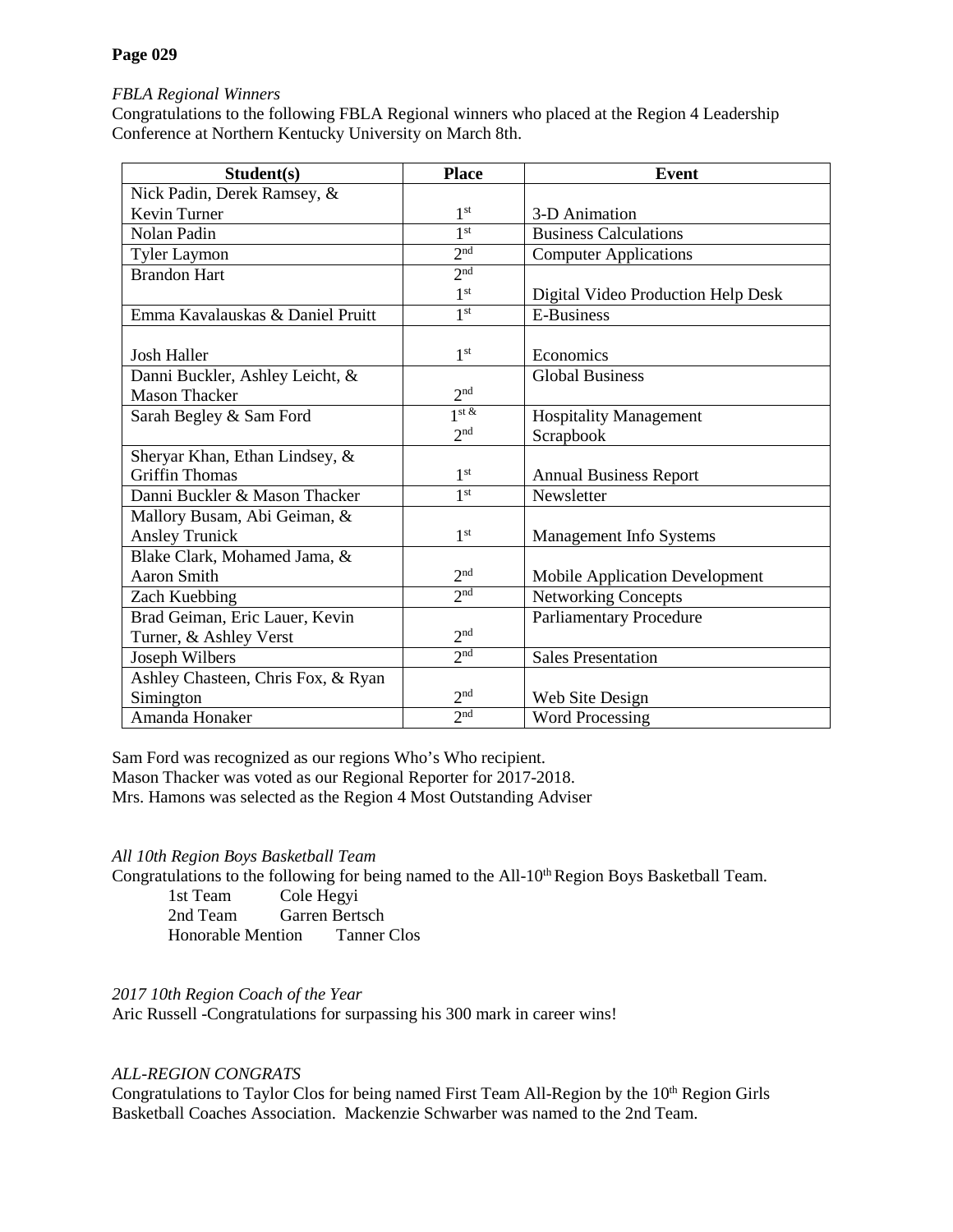# *CCHS Girls' Basketball Team for Winning Districts*

Congratulations to the CCHS Girls' Basketball team on their outstanding season this year and making it to the 10<sup>th</sup> Region Basketball Tournament.

| <b>Jersey</b> |      |                         |        |          |              |
|---------------|------|-------------------------|--------|----------|--------------|
| <b>Home</b>   | Away | <b>Name</b>             | Ht.    | Position | <b>Class</b> |
| 20            | 20   | <b>Mallory Busam</b>    | 5'9''  | с        | Junior       |
| 4             | 4    | <b>Taylor Clos</b>      | 5'5''  | G        | Junior       |
|               |      | Leah Fleckenstein       | 5'2"   | G        | 8th          |
| 35            | 35   | <b>Mallory Holbrook</b> | 5'6''  | G        | Fresh.       |
| 24            | 24   | Jalyn Jackson           | 5'3"   | G        | Fresh.       |
| 14            | 14   | Alexis Keeton           | 5' 6"  | F        | Junior       |
| 3             | 3    | <b>Kylie Koeninger</b>  | 5'8"   | F        | 8th          |
| 10            | 10   | <b>McKinlee Miller</b>  | 5'2''  | G        | Soph.        |
| 23            | 23   | <b>Hope Russell</b>     | 5' 5"  | F        | Fresh.       |
| 30            | 30   | Rebekah Schnitzler      | 5' 5"  | F        | Soph.        |
| 5             | 5    | Mackenzie Schwarber     | 5' 9"  | F        | Junior       |
| 21            | 21   | Jada Scott              | 5' 7"  | F        | Junior       |
| 15            | 15   | Chloe Seckman           | 5' 4"  | G        | Junior       |
| 32            | 32   | <b>Haley Turner</b>     | 5' 2"  | F        | Fresh.       |
| 11            | 11   | <b>Tavlor Watson</b>    | 5'3"   | G        | Fresh.       |
| 34            | 34   | Tamara Wells            | 5' 10" | С        | Soph.        |

# Team Roster (by last name)

# *CCHS Boys' Basketball Team for Winning Districts*

Congratulations to the CCHS Boys' Basketball team on their outstanding season this year and making it to the 10<sup>th</sup> Region Basketball Tournament.

| #              | <b>Name</b>            | <b>Position</b> | <b>Height</b> | Weight | Grade           | <b>Level</b>    |
|----------------|------------------------|-----------------|---------------|--------|-----------------|-----------------|
| 5              | Cole Hegyi             | G/F             | 6'4           | 215    | 12              | $\vee$          |
| 20             | <b>Robert Marlow</b>   | Guard           | 6'0           | 175    | 12              | $\vee$          |
| 44             | <b>Bradley Geiman</b>  | Center          | 6'9           | 200    | 12              | $\vee$          |
| 24             | Garren Bertsch         | G/F             | 6'3           | 195    | 12              | $\vee$          |
| 22             | <b>Brett Clark</b>     | Guard           | 5'9           | 175    | 12              | V               |
| 23             | Joel Day               | Guard           | 5'10          | 165    | 11              | $\vee$          |
| 21             | <b>Tanner Clos</b>     | Forward         | 6'1           | 175    | 11              | $\vee$          |
| 15             | Nate Schaefer          | Guard           | 6'0           | 175    | 11              | VIJV            |
| 30             | <b>Jesse Russell</b>   | G/F             | 6'0           | 170    | 11              | V/JV            |
| $\overline{4}$ | Drew Wilson            | Guard           | 5'10          | 165    | 10              | VIJV            |
| 11             | Reid Jolly             | Forward         | 6'2           | 175    | 10              | V/JV            |
| 10             | <b>Grant Jolly</b>     | Guard           | 6'0           | 170    | $\overline{10}$ | VI <sub>V</sub> |
| 34             | <b>Tanner Lawrence</b> | F/C             | 6'2           | 185    | 10              | V/JV            |
| 12             | <b>Andrew Helton</b>   | F/C             | 6'3           | 175    | 10              | V/JV            |
| 3              | Noah Wirth             | Guard           | 5'11          | 165    | 10              | VIJV            |
| 13             | Logan Harrod           | Guard           | 5'10          | 160    | 10              | V/JV            |
| 40             | <b>Chandler Farmer</b> | Guard           | 5'9           | 155    | 10              | JV              |
| 31             | <b>Jordan Gross</b>    | Guard           | 5'7           | 145    | 9               | JV/F            |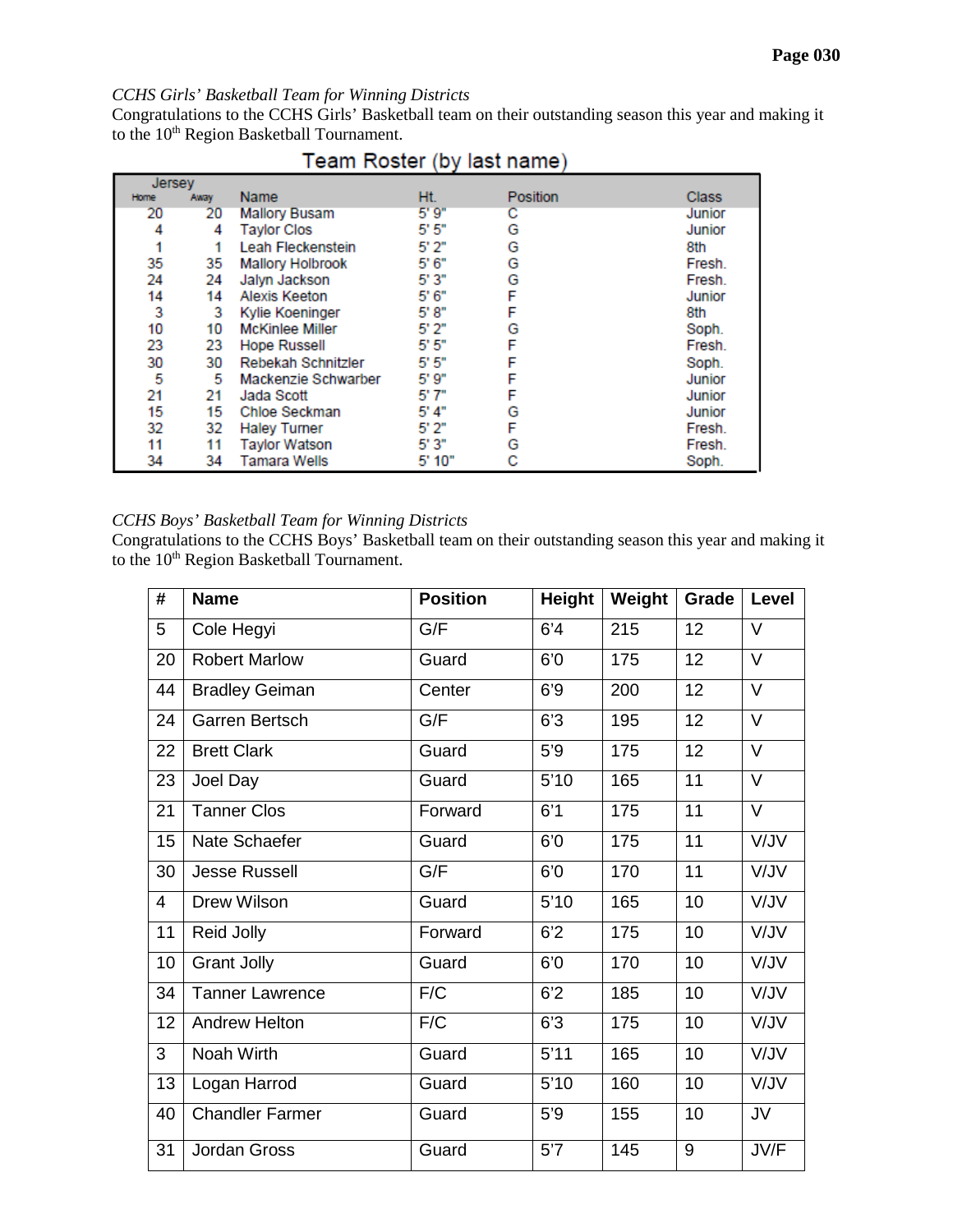# *[Laytart Wins Kids Voting NKY Civic Leadership Award](http://www.campbellcountyschools.org/News/54533)*

Congratulations to CCHS senior, Brenna Laytart on receiving the Kids Voting NKY Civic Leadership Award. Kids Voting NKY is a non-profit, non-partisan organization that exists to teach young people the importance of voting. Brenna was recognized for her extensive engagement in community service including volunteering for St. Elizabeth Hospital, volunteering for Toys for Tots and serving as a tutor/mentor for the Grant's Lick Elementary Robotics Team and Arts and Science Club. She has proven to be a leader in both our school and community

# *CCHS Band*

For the third year in a row, each of the 3 CCHS Concert Bands received a DISTINGUISHED rating at KMEA Concert Assessment! The Wind Ensemble received straight distinguished ratings in Grade V, the most difficult classification of any school in the district. The Symphonic Band earned straight Distinguished ratings in Grade IV. And the Concert Band earned an overall Distinguished rating in Grade II. The Campbell County High School Band program is the ONLY school in the district with THREE Distinguished rated concert ensembles!

| Kayla          | Audas           | Kate           | Quinn              |
|----------------|-----------------|----------------|--------------------|
| Kayla          | Augsback        | Kara           | Teipel             |
| Madisyn        | Becker          | Christian      | White              |
| Dakota         | <b>Brashear</b> | Garren         | Bertsch            |
| James          | Erwin           | Haley          |                    |
| Danielle       | Heiert          | Herbert        | <b>Shearer</b>     |
| Ava            | McDaniel        | Jared          | Gies               |
| Haley          | Midkiff         | Dillon         | McSwain            |
| Katlyn         | Racke           | Tori           | Oldendick          |
| Stasia         | Schaum          | Noah           | Watson             |
| Sean           | Wright          | Faith          | Wilson             |
| Grace          | Beagle          | DaVvon         | Woods              |
| Abigail        | Davis           | Tony           | Painter            |
| Katie          | Emmett          | Kaylynn        | Becker             |
| Casey          | Frommeyer       | Lacy           | <b>Burris</b>      |
| Emily          | Grindstaff      | Amanda         | Reinmuller         |
| Zach           | Hollingsworth   | <b>Brayden</b> | Swanner            |
| Quinn          | Johnson         | <b>Nick</b>    | Little - Director  |
| Rebecca        | Kavalauskas     | Dean           | Marotta - Director |
| Karli          | Kellinghaus     |                |                    |
| <b>Britney</b> | Kissee          |                |                    |

# *[Wrestlers at Nationals](http://www.campbellcountyschools.org/News/54540)*

Four CCMS Wrestlers represented Campbell Co. Wrestling on Team KY and competed at the National level. Congratulations to Michael Leicht, Tom Ketchen-Carter (earned All American Status), Brandon Richmond (earned All American status) and Hunter Arthur.

*Youth State Wrestlers*  Congratulations to the following students who placed at Youth State Wrestling: Campbell Ridge Colton Messmer - 2nd Reiley Noah Depperschmidt - 1st Elijah Depperschmidt - 2nd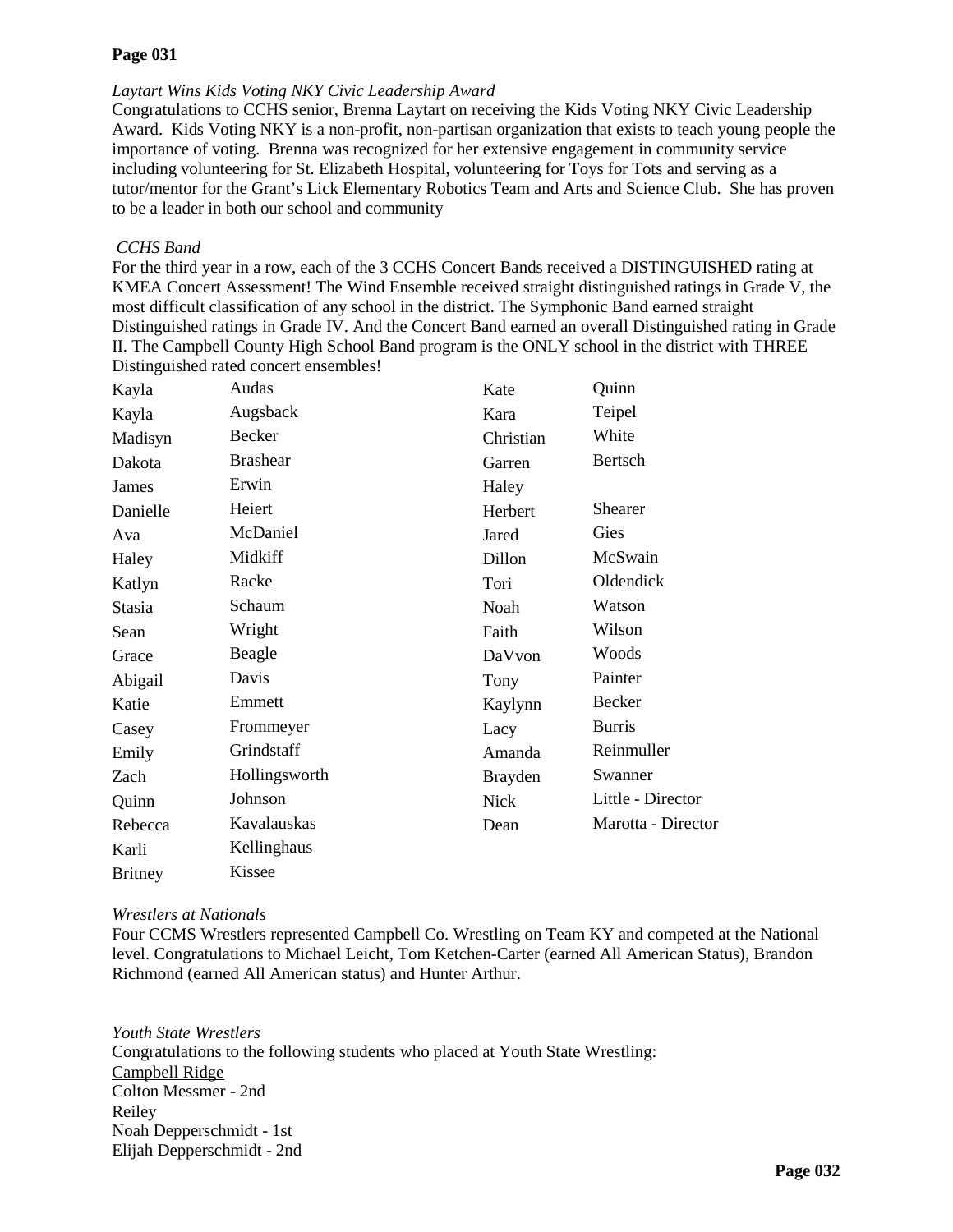#### *[9th Annual Frank Steely Essay Contest Winner](http://www.campbellcountyschools.org/News/54541)*

Congratulations to CoraLynn Bertsch in Mrs. Csolkovits' Language Arts class for winning 1st place in the 9th Annual Frank Steely Memorial Essay Contest in the Junior Division (6th-8th grade).

CoraLynn will be awarded \$125, obtain a membership to Campbell County Historical and Genealogical Society, be invited to read her essay at a 2017 meeting, and will be published in the Campbell County Historical and Genealogical Society newsletter!

### **Recess**

As provided in the agenda (as approved), the Board briefly recessed for pictures with the Our Stars.

# **II. COMMUNICATIONS**

# **Audience Comments**

J. R. Roth, 4566 Winters Lane, Cold Spring, KY

# **Superintendent Comments**

#### **Board Member Comments**

### **Personnel Actions**

| <b>NAME</b>        | <b>POSITION</b>                   | <b>ACTION /</b><br><b>REASON</b> | <b>EFFECTIVE</b>          | <b>LOCATION</b>       |
|--------------------|-----------------------------------|----------------------------------|---------------------------|-----------------------|
| Back, Taylor       | 21st Century Tutor                | Resigned                         | 3/22/2017                 | Campbell Ridge        |
| Becker, Lindsay    | Freshman Cheer Coach              | Resigned                         | 3/21/2017                 | <b>CCHS</b>           |
| Corman, Samantha   | Girls JV Soccer Coach             | Resigned                         | 3/27/2017                 | <b>CCHS</b>           |
| Cummins, Judy      | Custodian                         | Retire                           | 5/31/2017                 | Campbell Ridge        |
| Demarrero, Connie  | Paraeducator                      | Retire                           | 5/31/2017                 | Campbell Ridge        |
| Farley, Megan      | 21st Century Grant<br>Coordinator | Hired                            | 3/13/2017                 | Campbell Ridge        |
| French, Timothy    | Custodian                         | Retire                           | 4/30/2017                 | <b>Campbell Ridge</b> |
| Griffith, Mollie   | Academic Coach                    | Resigned                         | 3/22/2017                 | Campbell Ridge        |
| Goins, Susan       | <b>Bus Monitor</b>                | Hired                            | 3/27/2017                 | Transportation        |
| Groat, Joseph      | <b>Bus Driver</b>                 | Leave Without Pay                | 3/27, 28, and<br>29, 2017 | Transportation        |
| Hubbard, Julie     | <b>Assistant Principal</b>        | Retire                           | 5/31/2017                 | <b>Campbell Ridge</b> |
| Johnson, Michael   | Teacher                           | Retire                           | 6/1/2017                  | <b>CCMS</b>           |
| Johnston, John     | Custodian                         | Hired                            | 3/20/2017                 | Cline                 |
| Kramer, Peggy      | Food Service Asst.                | Retire                           | 6/30/2017                 | <b>CCMS</b>           |
| Kremer, Abigail    | JV Cheer Coach                    | Resigned                         | 3/15/2017                 | <b>CCHS</b>           |
| Lovelace, Ryan     | Teacher                           | Resign                           | 5/24/2017                 | <b>CCHS</b>           |
| Matlock, Brigid    | Paraeducator                      | Resign                           | 4/11/2017                 | <b>CCMS</b>           |
| Moellinger, Kelly  | Teacher                           | Resign                           | 5/24/2017                 | Cline                 |
| Reynolds, Kimberly | Custodian                         | Resigned                         | 4/7/2017                  | Campbell Ridge        |
| Schultz, Olivia    | <b>Head Cheer Coach</b>           | Resigned                         | 3/20/2017                 | <b>CCHS</b>           |
| Stull, Sandy       | <b>Bus Monitor</b>                | Retire                           | 5/31/2017                 | Transportation        |
| Taulbee, Barbara   | Clerk                             | Retire                           | 6/30/2017                 | <b>CCMS</b>           |
| Thompson, John     | Teacher                           | Retire                           | 6/30/2017                 | <b>CCHS</b>           |
| Schneider, Caleb   | 21st Century Teacher              | Resigned                         | 3/31/2017                 | Cline                 |
| Strange, JoAnn     | Secretary                         | Retire                           | 6/30/2017                 | <b>CCMS</b>           |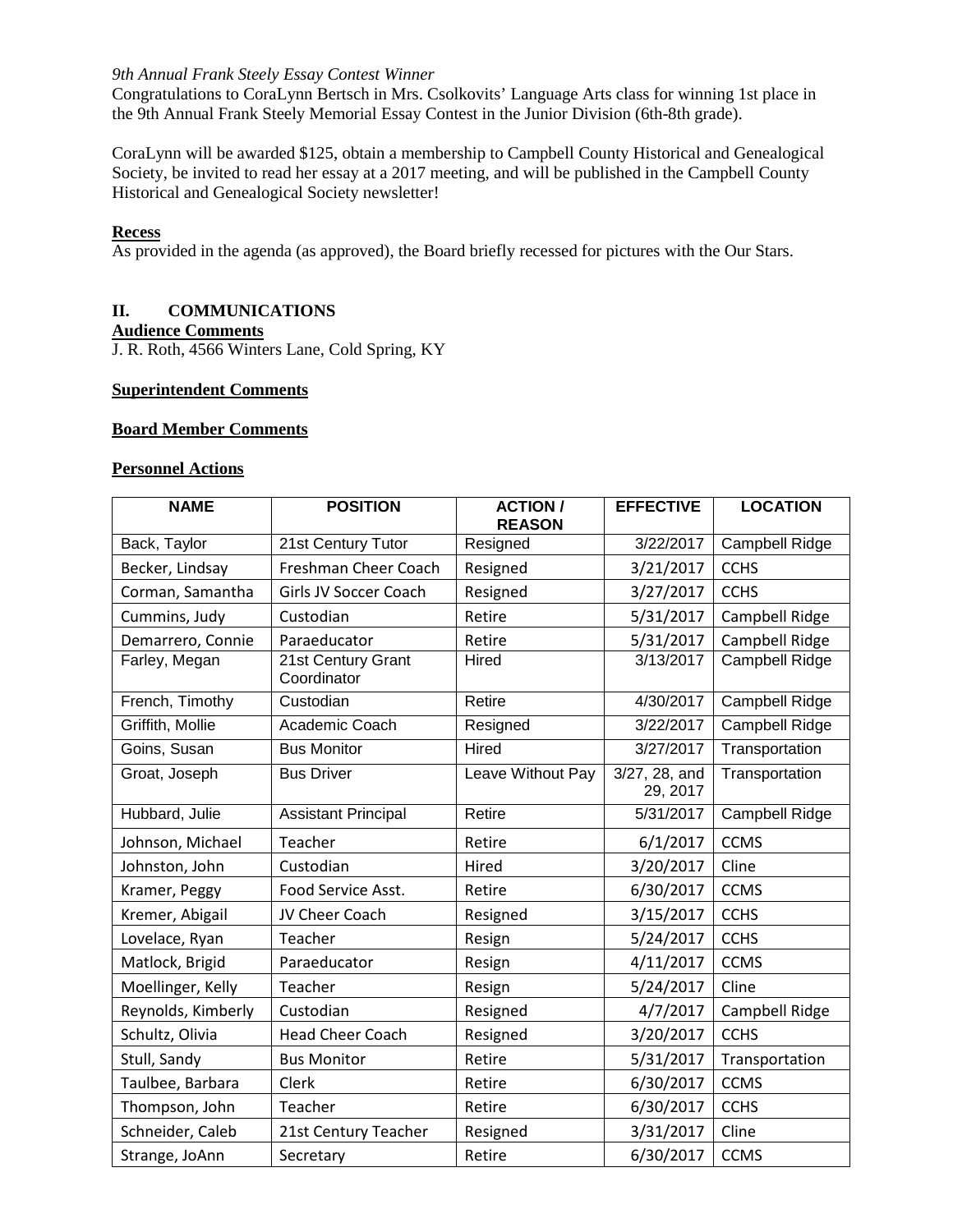# **Substitutes**

| Brown, Nathan   | Substitute Custodian   | Hired | 3/20/2017 | District Wide  |
|-----------------|------------------------|-------|-----------|----------------|
|                 | Substitute             |       |           |                |
| Eaton, Kathleen | Paraeducator           | Hired | 3/27/2017 | District Wide  |
| Kitto, Sharese  | Substitute Bus Monitor | Hired | 3/14/2017 | Transportation |
|                 | Substitute             |       |           |                |
| Slone, Tonya    | Paraeducator           | Hired | 3/14/2017 | District Wide  |

# **Written Communications and Reports**

SBDM Minutes FRYSC Reports Homeless Services Report Pupil Personnel Report Public Relations Report School Related Field Trip Notifications Field Trip Report - Transportation Field Trip Report - Athletics Declaration of Participation FY 2018

# **Architect's Report**

Hayes & Associates *Ehmet Hayes*

# **III. ACTION AGENDA**

### **Position and Salary Addition/Amendments**

17-032 Motion made by Williams, seconded by Kammerer, that the Position and Salary Committee recommendations, to include the addition of/or changes to job descriptions, be approved as presented per the recommendation of the Superintendent.

- Add 2 Media Specialists Elem./ Secondary
- Instructional-Behavioral Coach Index/Day Increase
- Add one Elementary Instructional Coach
- Technology Dept. Reorganization Create two Computer/Device Technicians Create one student Information System (SIS) Specialist Reorganize job description of the Technology Assistant position Amend CIO days and index to 232 days and index of 1.50,
- Add F/T Student Services Director- DPP, Remove student affairs coord.
- Add F/T Gifted-Talented Teacher
- MS/HS Treasurer Salary Change
- Extra Duty Schedule Reform
- Add High School Custodian
- Change Transportation Secretary to Dispatcher
- Move HR Coordinator Salary to Technology/Finance schedule
- Add Grants Clerical Support Stipend
- Add F/T Driver Trainer
- Revise Lead Mechanic to Asst. Transportation Director
- Change Summer Painter salary to fixed hourly rate

VOTE: Winbigler-Yes; Williams-Yes; Fender-Yes; Kammerer-Yes; Nolan-Yes. MOTION CARRIED.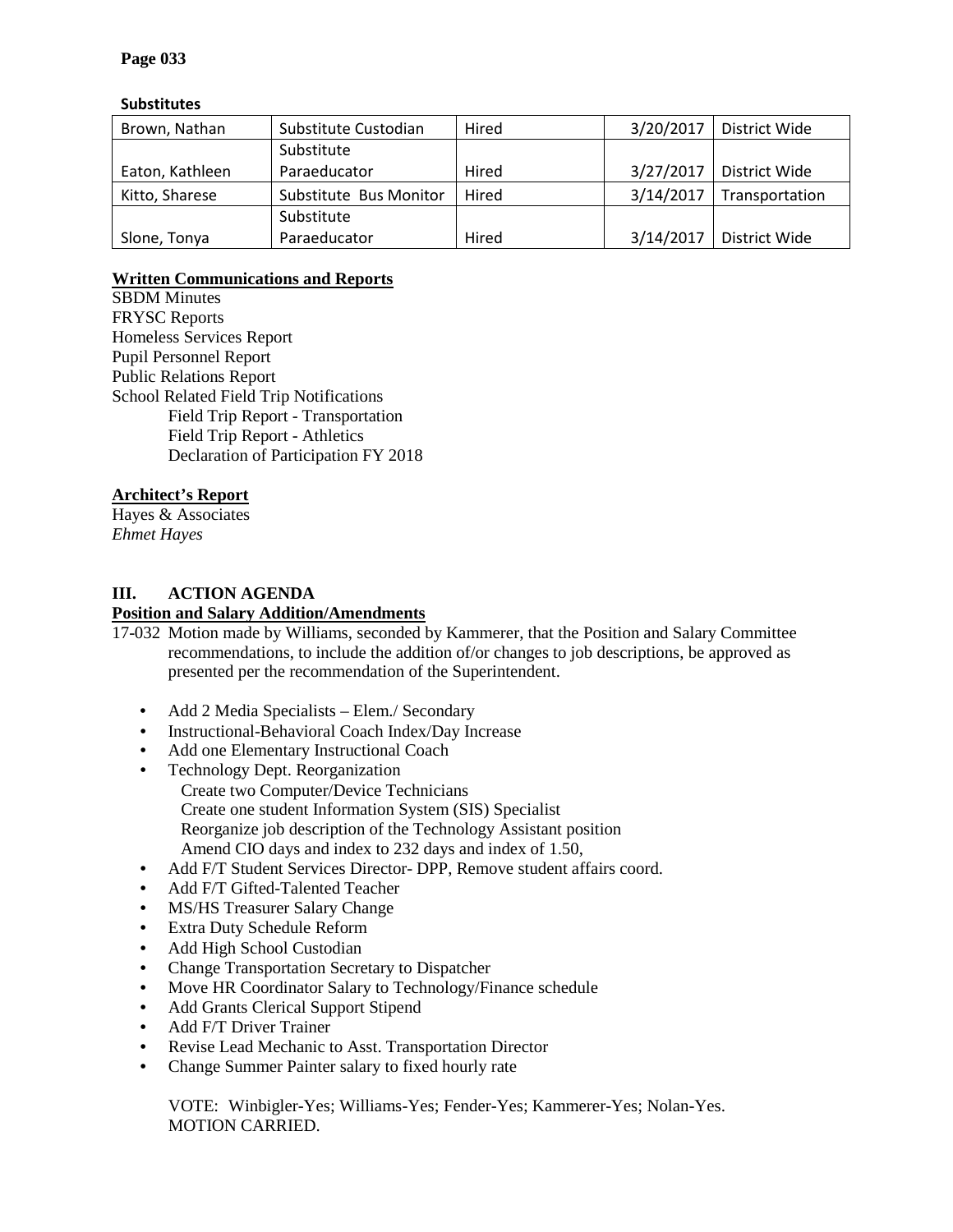# **CCHS One to One Initiative**

17-034 Motion made by Nolan, seconded by Kammerer, that initiation of the One to One program at Campbell County High School be approved as presented per the recommendation of the Superintendent.

VOTE: Winbigler-Yes; Williams-Yes; Fender-Yes; Kammerer-Yes; Nolan- Yes. MOTION CARRIED.

### **Salary Schedule 2017-18**

17-035 Motion made by Williams, seconded by Fender, that the Salary Schedule for the 2017-18 school year be approved as presented per the recommendation of the Superintendent.

VOTE: Winbigler-Yes; Williams-Yes; Fender-Yes; Kammerer-Yes; Nolan- Yes. MOTION CARRIED.

# **Staffing Allocations 2017-18**

17-036 Motion made by Fender, seconded by Williams, that the add-on positions and staffing allocations for 2017-18 be approved as presented per the recommendation of the Superintendent.

VOTE: Winbigler-Yes; Williams-Yes; Fender-Yes; Kammerer-Yes; Nolan- Yes. MOTION CARRIED.

### **Amended 2016-17 School Calendar**

17-037 Motion made by Williams, seconded by Kammerer, that the amended school calendar for 2016-17 be approved as presented per the recommendation of the Superintendent.

VOTE: Winbigler-Yes; Williams-Yes; Fender-Yes; Kammerer-Yes; Nolan- Yes. MOTION CARRIED.

# **Meal Prices 2017-18**

17-038 Motion made by Fender, seconded by Nolan, that the meal prices for the 2017-18 school year, in accordance with the Meal Price Equity Tool, be approved as submitted per the recommendation of the Superintendent.

|                                | 17-18 Lunch Pricing (10 cent price increase full pay) |
|--------------------------------|-------------------------------------------------------|
| Elementary Students K-5 \$2.60 |                                                       |
| All Students 40 cents          |                                                       |
| Middle/High Students           | \$2.85                                                |
| Adult Lunch                    | \$3.35                                                |

 $17-18$  Breakfast Pricing (same as  $16-17$ ) All Students \$1.50 Reduced Breakfast All Students .30 cents Adult Breakfast \$2.00

VOTE: Winbigler-Yes; Williams-Yes; Fender-Yes; Kammerer-Yes; Nolan- Yes. MOTION CARRIED.

# **District Facilities Plan Hearing Report**

17-039 Motion made by Williams, seconded by Kammerer, that the District Facilities Plan Public Hearing Report be approved as presented per the recommendation of the Superintendent.

VOTE: Winbigler-Yes; Williams-Yes; Fender-Yes; Kammerer-Yes; Nolan- Yes. MOTION CARRIED.

#### **Piper Communications Public Relations Analysis Memorandum of Agreement**

17-040 Motion made by Fender, seconded by Nolan, that the memorandum of Agreement with Piper Public Relations be approved as amended per the recommendation of the Superintendent.

VOTE: Winbigler-Yes; Williams-Yes; Fender-Yes; Kammerer-Yes; Nolan- Yes. MOTION CARRIED.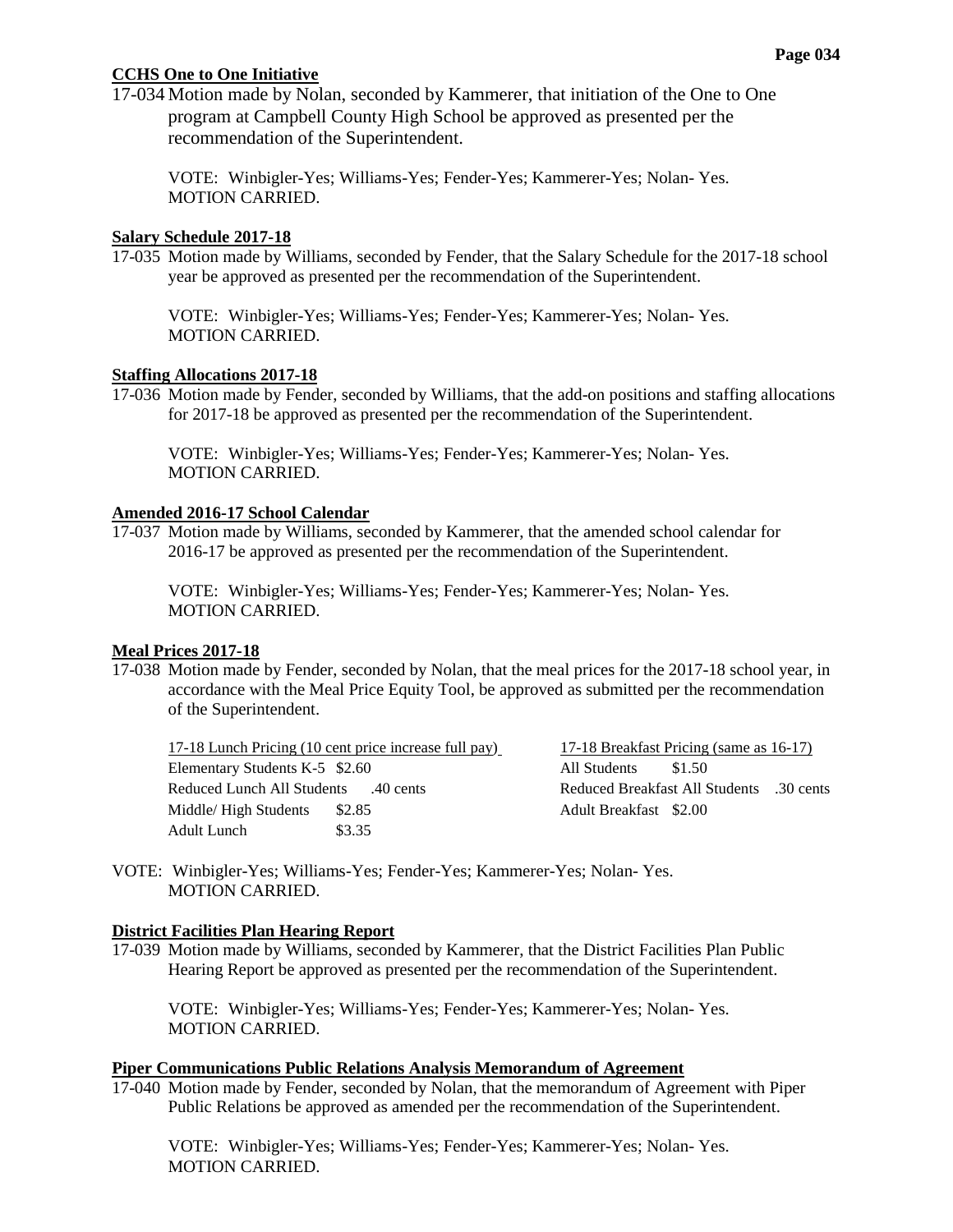# **Private Carrier Request – CCHS Choral, State Choral Performance Assessment, Louisville, KY April 25, 2017**

17-041 Motion made by Fender, seconded by Williams, that the CCHS private carrier request to Louisville, KY, by charter bus set for April  $25<sup>th</sup>$ , 2017, be approved per the recommendation of the Superintendent.

VOTE: Winbigler-Yes; Williams-Yes; Fender-Yes; Kammerer-Yes; Nolan- Yes. MOTION CARRIED.

# **V. CONSENT AGENDA**

17-042 Motion made by Williams, seconded by Kammerer, that the consent agenda be approved as presented per the recommendation of the Superintendent.

# **Minutes**

March 20, 2017 – Regular Meeting

# **Bills - Addendum**

General Fund #125306-125437 as listed in the Orders of the Treasurer

# **Bills – Regular**

General Fund # 125438-125591 as listed in the Orders of the Treasurer

# **Treasurer's Report**

| Campbell County Board of Education |                  |                 |                                |                     |                  |  |
|------------------------------------|------------------|-----------------|--------------------------------|---------------------|------------------|--|
| Treasurer's Report                 |                  |                 |                                |                     |                  |  |
|                                    |                  |                 | For Month Ended March 31, 2017 |                     |                  |  |
|                                    | <b>Beginning</b> |                 |                                | <b>Expenditures</b> | Ending           |  |
| <b>Fund</b>                        | <b>Balance</b>   | <b>Revenues</b> | <b>Salaries</b>                | <b>Others</b>       | <b>Balance</b>   |  |
| General                            | 16,996,819       | 2,000,593       | (1,959,102)                    | (747, 765)          | 16,290,545       |  |
| <b>Sick Leave Retire.</b>          | 168,257          |                 | 0                              | 0                   | 168,257          |  |
| <b>Committed Funds</b>             | 400,000          |                 | $\Omega$                       | $\Omega$            | 400,000          |  |
| <b>Special Revenue</b>             | (110, 041)       | 31,798          | (292, 846)                     | (174, 981)          | (546, 070)       |  |
| <b>District Activity</b>           | 200,570          | 7,255           | (156)                          | (20, 267)           | 187,402          |  |
| <b>Capital Outlay</b>              | 89,807           | 0               | 0                              |                     | 89,807           |  |
| <b>Building</b>                    | 3,374,581        |                 | $\Omega$                       |                     | 3,374,581        |  |
| Construction                       | 3,821,754        | 0               | $\Omega$                       | (437, 990)          | 3,383,764        |  |
| <b>Debt Service</b>                | (2,224,370)      | 0               | 0                              | $\Omega$            | (2,224,370)      |  |
| <b>Food Service</b>                | 25,393           | 247,153         | (62, 395)                      | (126, 757)          | 83,394           |  |
| Totals*                            | \$22,742,770     | 2,286,799       | (2,314,499)                    | (1,507,760)         | \$<br>21,207,310 |  |

\* Cash and cash equivalents in all funds include approx. \$377,214 in investments and certificates of deposits yielding 0.585% and the remainder in interest-bearing checking accounts yielding 0.25%.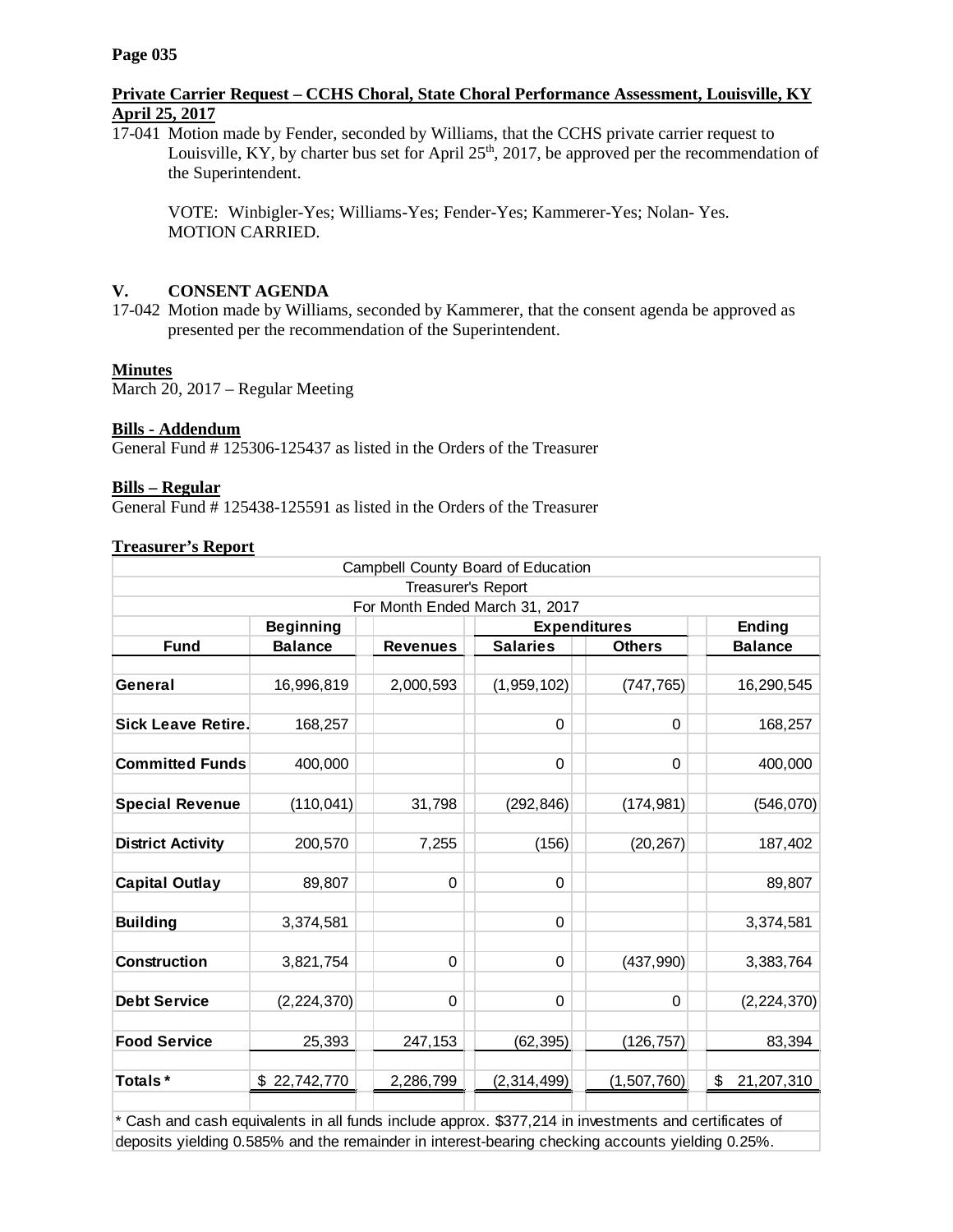#### **Leave of Absence Requests**

Sarah Ash, Teacher at Campbell County Middle School, from May 1, 2017 through May 24, 2017 for FMLA.

Leslie Bradshaw, Teacher at Campbell County Middle School, from April 10, 2017 through April 21, 2017 for FMLA.

Richard Cox, Custodian at Central Office, from February 22, 2017 through March 31, 2017 for FMLA. Intermittent leave to follow through June 30, 2017 for FMLA.

Brittany Eger, Teacher at Crossroads Elementary, from December 1, 2016 through March 14, 2017 for FMLA.

Brittany Eger, Teacher at Crossroads Elementary, Leave for the 2017-2018 school year per Board Policy 03.1233.

Leslie Gillispie, Food Service Assistant at Cline Elementary, from March 13, 2017 through March 17, 2017 for FMLA.

Julia Gorman, Guidance Counselor at Campbell Ridge Elementary, from May 10, 2017 through May 31, 2017 for FMLA.

Lori Kool, Food Service Assistant at Campbell County High School, REVISED and Bus Monitor at Transportation from February 21, 2017 through April 11, 2017 for FMLA.

Sarah Lankston, Teacher at Crossroads Elementary, from April 10, 2017 through May 23, 2017 for FMLA.

Beth Mills, Paraeducator at Cline Elementary, Intermittent leave from March 6, 2017 through May 23, 2017 for FMLA.

Jennifer Moody, Paraeducator at Campbell County Middle School, Intermittent leave from March 17, 2017 through May 24, 2017 for FMLA.

Belinda Romito, Paraeducator at Crossroads Elementary, from March 8, 2017 through April 10, 2017 for FMLA.

Brenda Schnitzler, Paraeducator at Campbell County High School, Intermittent leave from March 2, 2017 through May 23, 2017 for FMLA.

Donna Schwartz, Paraeducator at Campbell County Middle School, from April 10, 2017 through May 23, 2017 for FMLA.

Jack Vallandingham, Custodian at Grant's Lick Elementary, from April 10, 2017 through June 30, 2017 for FMLA.

# **Alexandria Educational Center**

Amended 2016-17 Calendar; and 2017-18 Calendar